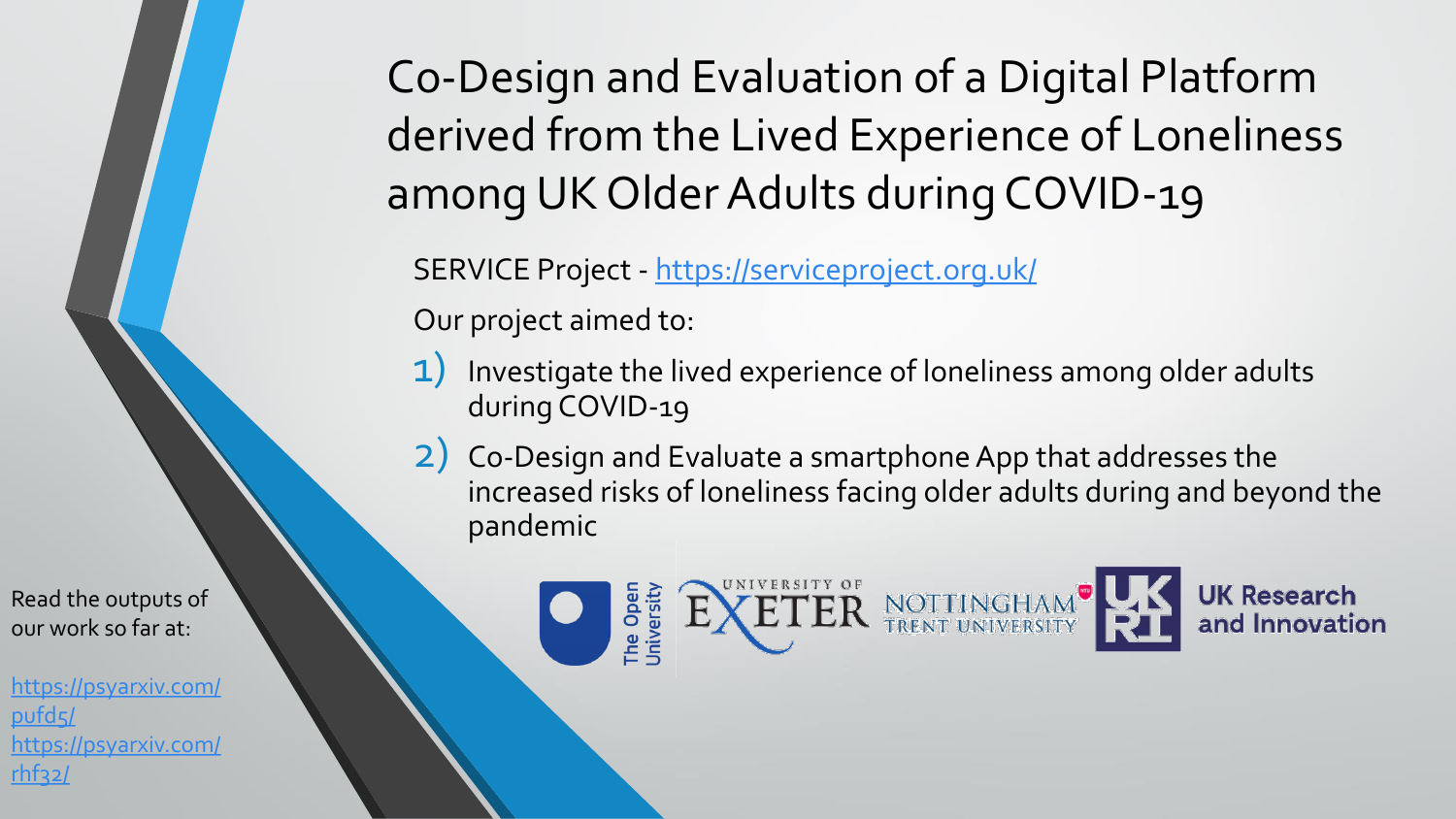# COVID-19 exaggerates identity-related vulnerabilities to loneliness in older adults

**Older adults faced social restrictions during COVID-19, which was likely to exacerbate existing propensity for loneliness and decline of social connections. We explored older adult loneliness during the pandemic:**

• Focus groups (*N*=33, 11 groups, selected for diversity of living situations and gender), and Interviews with medically vulnerable older adults at 3 time points (N=9, Late 2019, Mid 2020; Early 2021)

### **We found that:**

- COVID-19 restrictions impacted undermined **fragile group memberships and relationships**
- Undermined **participation** and **usefulness**, intensifying identity threats of marginalisation and redundancy in later life. Inability to **reciprocate** in social support fuels the identity threat of burdensomeness.
- Increased reliance on **technology** must empower older adults to avoid performance anxiety, feelings of age difference and alienation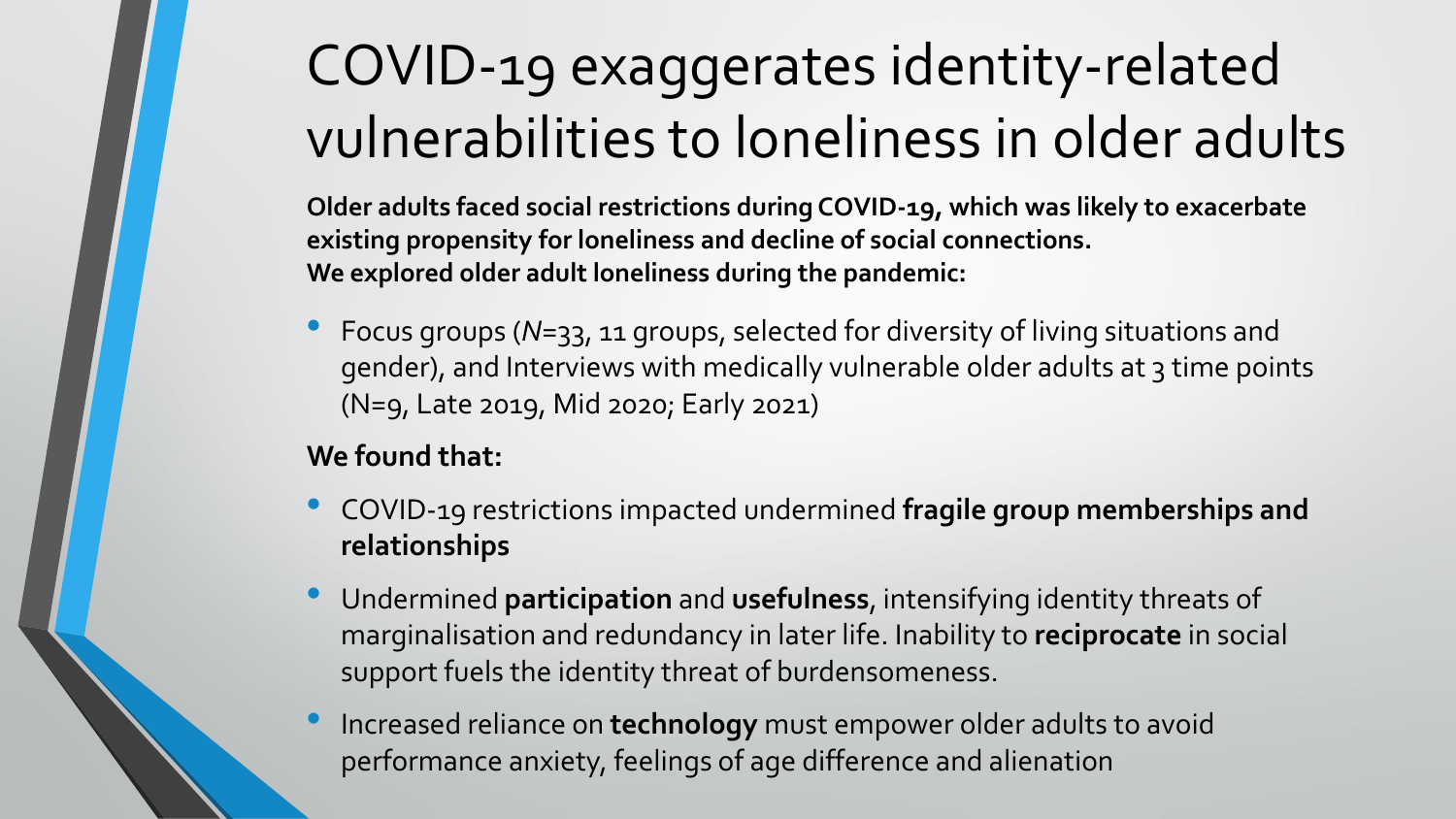

# Our digital platform ('Circle')

We designed the first platform that builds on social identity theory to help older adults increase understanding of their social world, enhance social reflection, and reduce loneliness.

### **The design process:**

- Late 2020: Initial older adults co-design interviews (*N*=10) discussing app concept
- Early 2021: Usability trial with older adults (*N*=12, 1 week using app)
- Mid 2021: Field trial partnered with Wellmoor, recruiting a rural older adult population (*N*=17, 2-week app use)
- Upcoming early 2022: Randomised trial evaluating app efficacy in delivering loneliness reduction compared to waitlist group.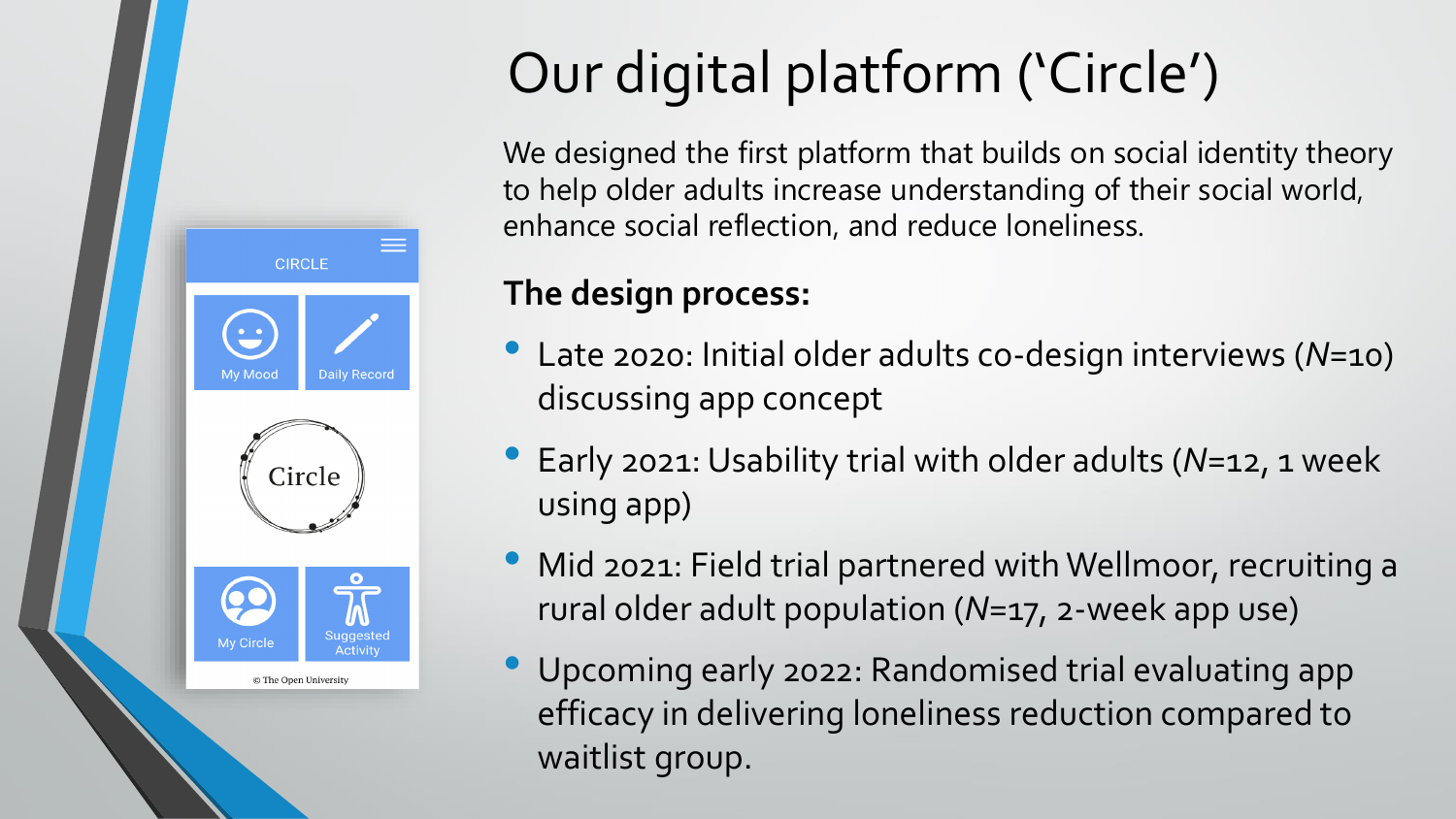